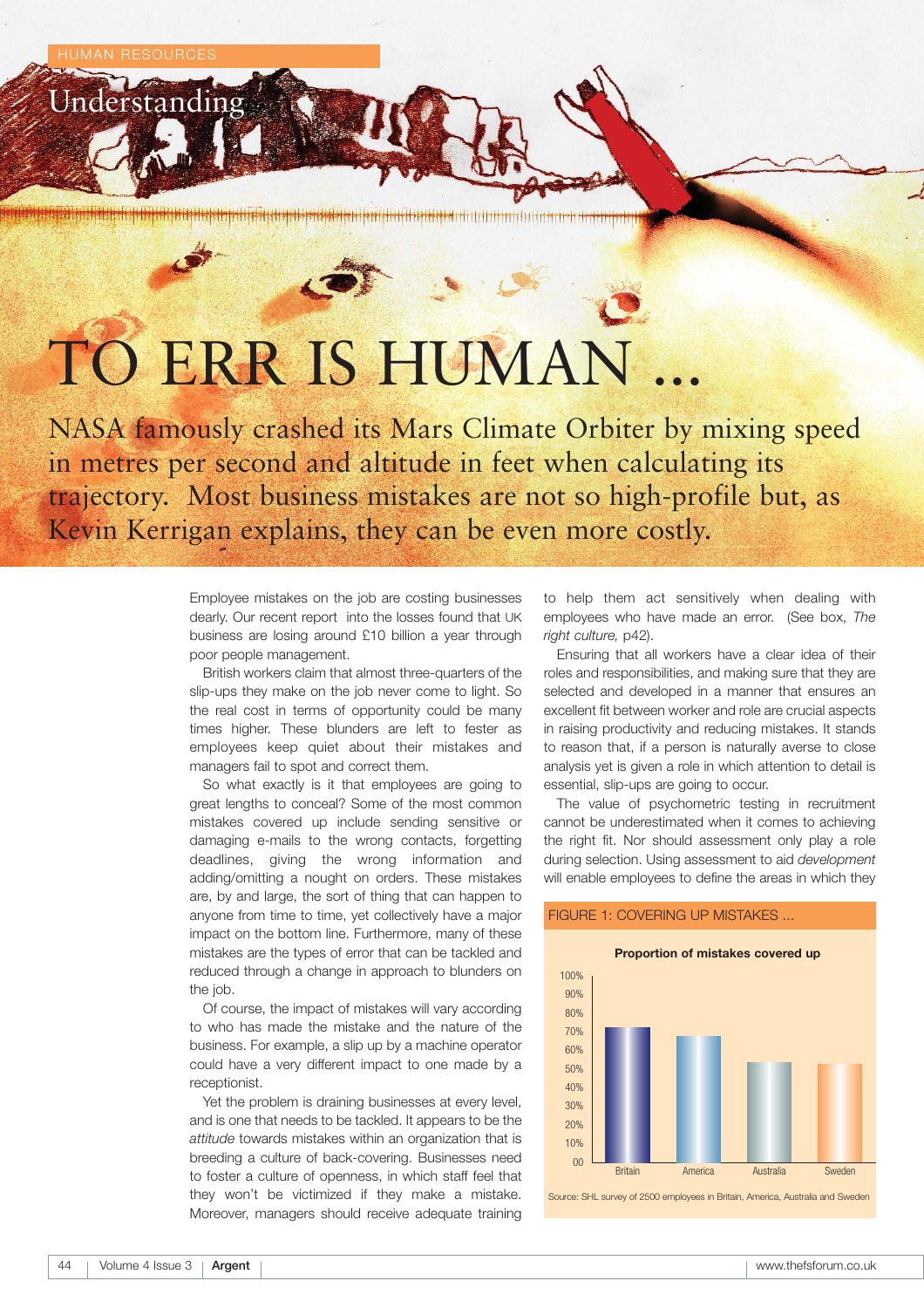



need to improve, agree a workable plan of action and, ultimately, reduce the level of errors.

Our global research indicates a wide difference in attitudes towards mistakes from country to country. The typically British "stiff upper lip" syndrome may mean that many employees here don't like to admit that they need extra help, and try to gloss over errors rather than work with management to tackle issues straight on.

However, it is apparent that latent mistakes are a concern for businesses world-wide. Work ethos and management style differ hugely throughout the world, and this has a direct impact on the differences between countries in admitting mistakes. Our research (Figure 1) reveals that America is hot on the heels of Britain when it comes to concealment, with more than two-thirds of mistakes never coming to light. This costs the American

economy over £55 billion annually through the poor management of workers, and is pretty expensive elsewhere.

Swedish employees report a lower rate – just over half – of concealed errors. This may be a direct result of the country's typical management style, where mistakes are perceived more as being part of the learning process than an overt sign of personal failure. This makes employees less likely to hide their mistakes and more likely to confront their errors. In stark comparison to America and Britain, the costs in Sweden are just £630m. It is also evident that some mistakes are more expensive

# America is hot on the heels of Britain when it comes to concealment, with more than twothirds of mistakes never coming to light.

than others – Australians cover up almost the same percentage of errors as the Swedes, but the cost to their economy is about three times higher, at £1.8 billion. Yet, regardless of the magnitude of losses, it is clear that the management of on-the-job gaffes is a global problem that desperately needs to be addressed.

"Our people are our greatest asset" is a mantra adopted by many, if not most, organizations these days. The words are easy to say, and sound good, but the reality is often very different. Clearly, many companies are failing to ensure that they get the best people for the